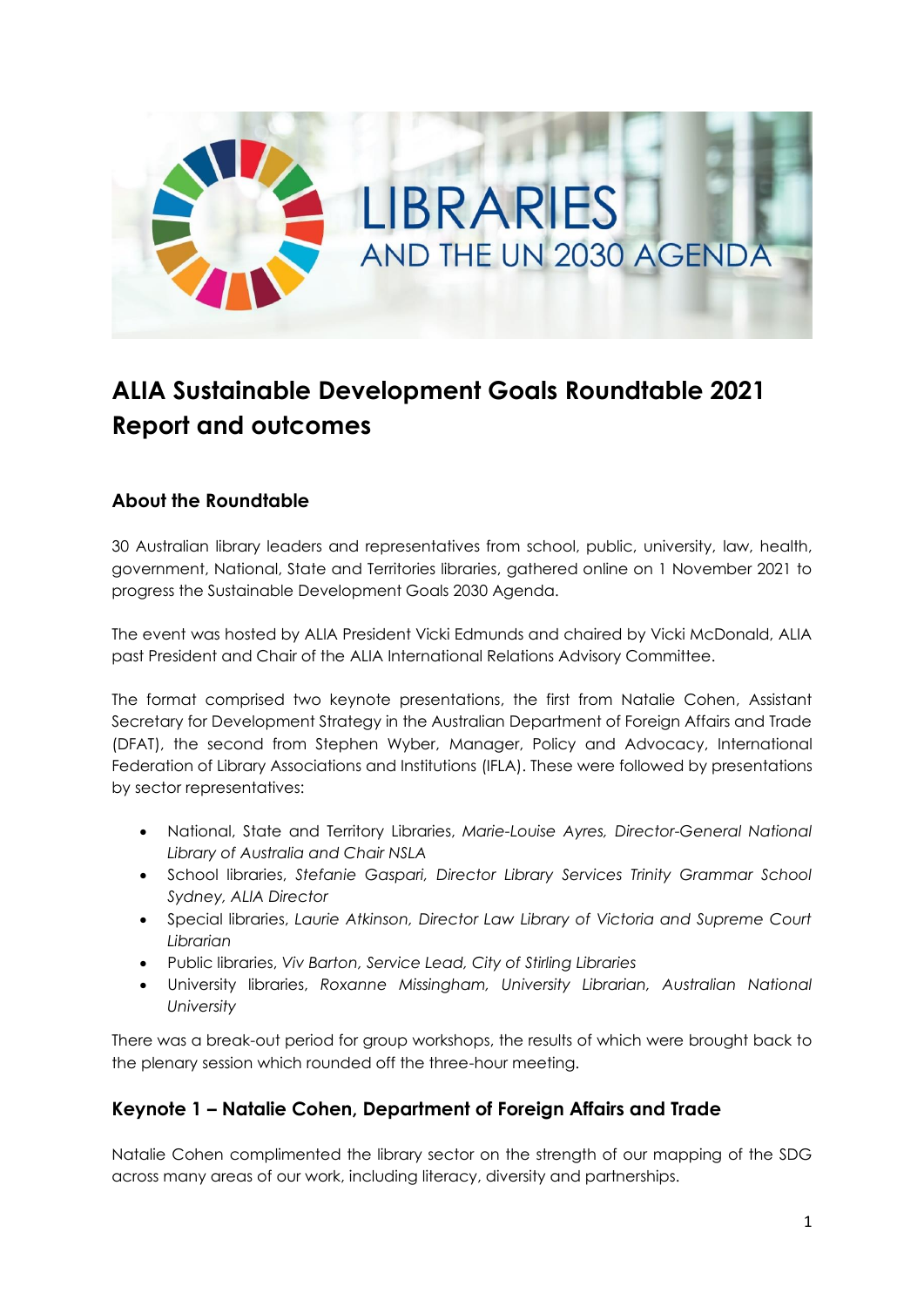She explained that Prime Minister and Cabinet coordinates domestic policy and together with DFAT has accountability, measurement and reporting responsibilities for Australia's response to the SDGs.

She talked about the intersection between local and global activities regarding the SDGs, exemplified by the Climate Change meeting of heads of nations in Glasgow and the response to COVID-19 recognising that no country is isolated from this pandemic.

On behalf of the Australian Government, DFAT aims to influence global and regional policymaking relating to the SDGs at the UN General Assembly and through on the ground program delivery agencies such as UNICEF. The task is to make sure the SDGs are reflected in global norms and standards, for example through the Human Rights Council.

The Australian Government participates each July in New York in the UN High Level Political Forum to review global progress against the SDGs. DFAT's underlying goals are that no-one is left behind and the most vulnerable are protected. There is a focus on economic growth for countries in our region to provide services to their populations. The SDGs are widely used as a strategy framework for developing countries in our region.

DFAT's SDG work connects with the Australian Government Foreign Aid Program and the Partnerships for Recovery initiative resulting from COVID-19. The impact of COVID-19 on the development gains that had been made are particularly noticeable in addressing poverty. For over 25 years the number of people living in extreme poverty had declined. Now, there are 100 million more people living in extreme poverty as a result of the pandemic. COVID-19 has also driven school closures which are reflected in much lower enrolment figures – a particular concern for the education of women and girls.

DFAT has three particular areas of concern for the region: health security (vaccines), economic recovery, especially for countries relying on tourism, and stability. Education is also a major focus, with \$600m invested in education in developing countries for children, young people but also lifelong learning.

Natalie ended by saying that libraries play a vital role in providing access to information, support for literacy, health and wellbeing, education and in underpinning the other SDGs. The SDGs are not for governments alone, but for all parts of society to contribute to and libraries are especially valuable in making the global to local connection across many of the Goals.

## **Keynote 2 – Stephen Wyber, IFLA**

Stephen Wyber gave a background to IFLA's involvement with the SDGs and explained how they offer libraries a thought tool, a shared language to use with partners, and a source of opportunities to build networks and recognition.

He talked about the original plan for a decade of action, but how COVID-19 risks sending us in the wrong direction. On the other hand, the disruption of the pandemic gives us the opportunity to do things better. For this, we need 'development accelerators' a term coined by the UN – an action that unlocks progress across a variety of SDGs. Libraries can do this across education, employment and so on.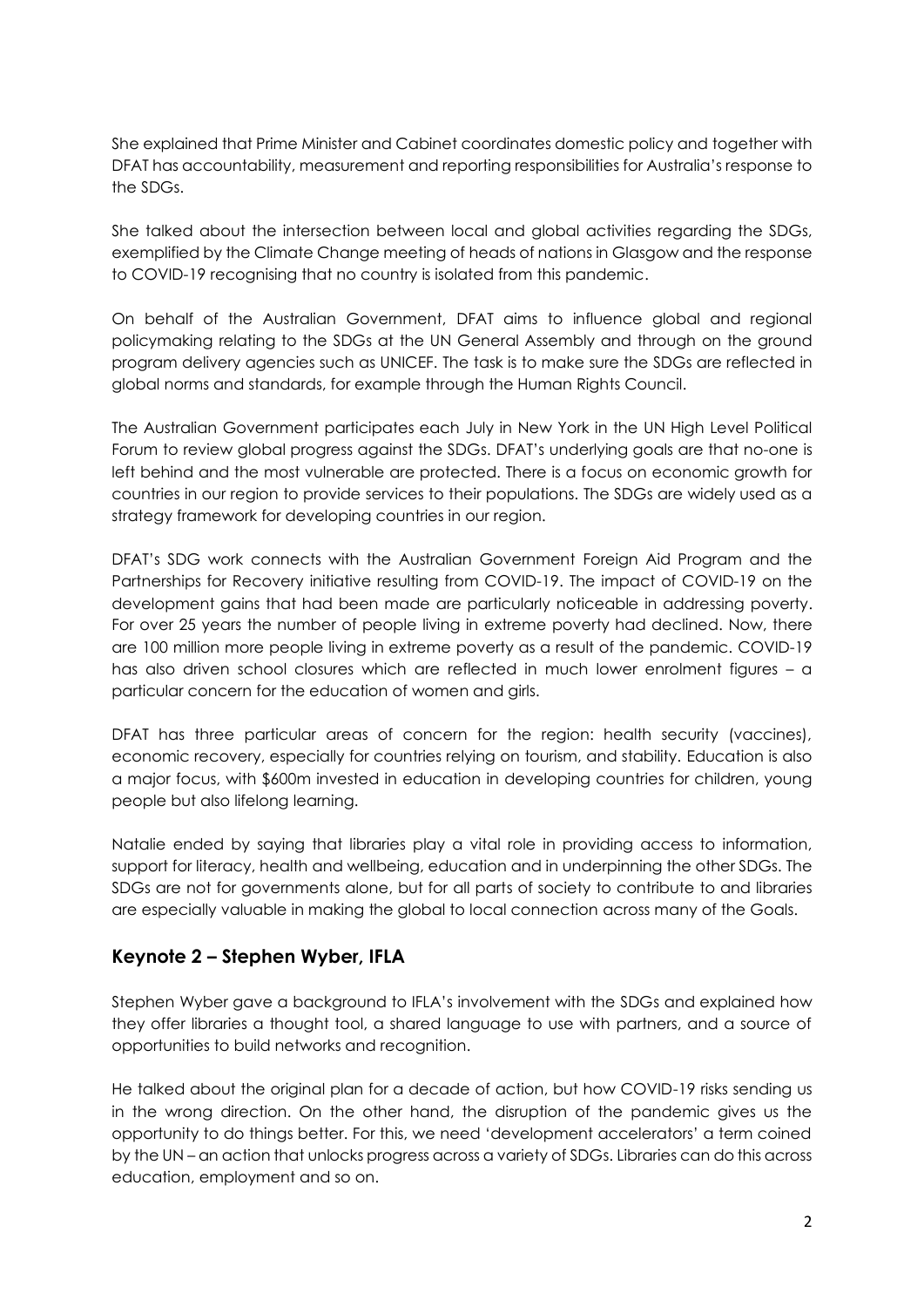IFLA is focusing on Voluntary National Reviews, where Australia has been a leader, with several references in the 2018 Australian Government Report on the Implementation of the Sustainable Development Goals. Three years later, in 2021, 40% of countries submitting Voluntary National Reviews were referencing the work of libraries in contributing to the delivery of the SDGs.

Another opportunity is within Voluntary Local Reviews where local governments are producing these. One example is the Implementation of the Sustainable Development Goals in Helsinki 2019, with a photograph of a flagship library on the cover.

Another focus for IFLA is the [Culture 2030 Goal](http://culture2030goal.net/) campaign and another opportunity for libraries is the [SDG Book Club,](https://www.un.org/sustainabledevelopment/sdgbookclub/) a partnership between the UN, publishers and libraries, targeting six to 12-year-olds.

# **Status report – Vicki McDonald, meeting Chair**

Vicki provided a picture of what has happened since the last Summit at ALIA House in 2019 and what will follow this one.

- Publication of the [10 SDG stretch targets](https://www.alia.org.au/Web/Advocacy-Partnerships/Sustainable-Development-Goals/Web/About-Us/Advocacy/Sustainable%20Development%20Goals.aspx?hkey=4a65cac5-04c1-4be8-b509-d342763f8e2b) in October 2021.
- Commitment to work in partnership to deliver these stretch targets from ALIA, NSLA, CAUL, ALACC, Blue Shield, AGLIN.
- Annual reports will be produced by ALIA, led by the International Relations Advisory Committee.
- Major reports will be published in 2025 and 2030, for which we will be seeking case studies and other data.
- There will also be the potential to feed into Australia's next Voluntary National Review.

## **Sector presentations**

National State and Territory Libraries Australasia, *Marie-Louise Ayres, Director General National Library of Australia*

These libraries benefit from a shared approach through National and State Libraries Australasia (NSLA), as well as individually responding to the SDGs.

Excellent progress has been made in the area of culture and heritage and with regards to First Nations people. Almost 2,000 people in NSLA libraries have completed AIATSIS core cultural training. NSLA has engaged with the ATSILIRN Protocols and all libraries have committed to acquiring, describing and managing collections by First Nations people in a respectful way. An annual NSLA audit from 2021 to 2025 will monitor progress.

Good progress has been made in the area of literacy. Direct involvement with adult and early literacy programs varies across NSLA libraries but all work together on advocacy. Along with ALIA, NSLA was a foundation member of the Australian Media Literacy Alliance in 2020 and is actively promoting media literacy through its joint activities.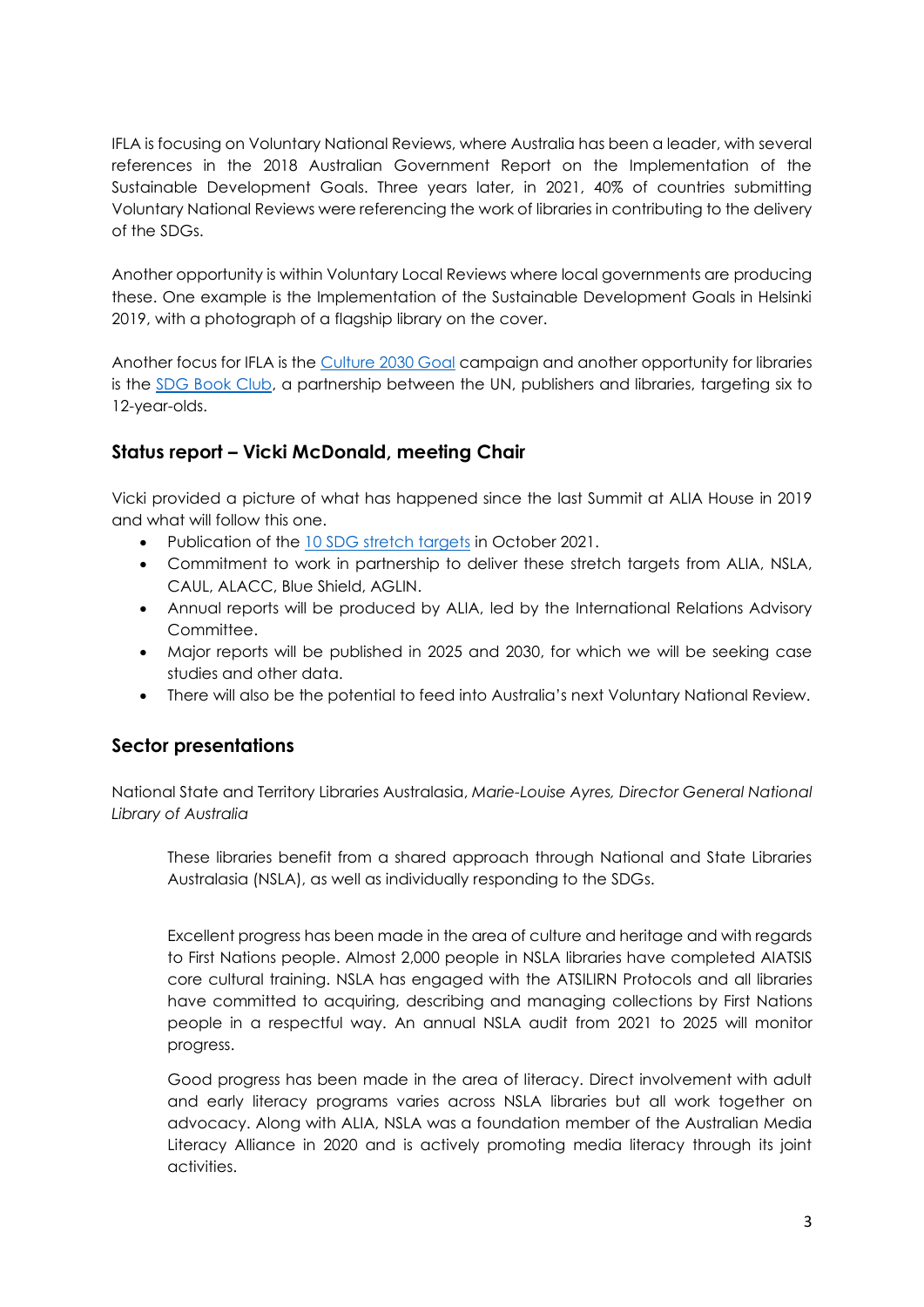Further progress needs to be made in the area of diversity and gender equality. While the NSLA workforce is broadly in line with the population in terms of First Nations people, it is behind in multicultural diversity and in gender balance (as a heavily female dominated sector). The cultural and linguistic diversity of collections and collecting practices is being scrutinised. Further progress is also possible in health and wellbeing and lifelong learning.

School libraries, *Stefanie Gaspari, Director Library Services Trinity Grammar School Sydney, ALIA Director*

School libraries' response to the SDGs varies depending on the school and the staff. The SDGs have 'applications across curriculum, with relevance to subjects such as science, mathematics, geography, technological and applied studies, and visual arts, and the cross-curriculum priority of sustainability. They also have direct links to the general capabilities from the Australian Curriculum, including critical and creative thinking, ethical understanding, and information and communication technology capability.'

Library staff are learning about the SDGs and gaining ideas about introducing them to their schools through informal networks, through the work of ALIA and other associations, through industry suppliers and through online events.

Special libraries, *Laurie Atkinson, Director Law Library of Victoria and Supreme Court Librarian*

Awareness of the SDGs in special libraries and the organisations they serve is not significant but the work of special libraries to support health, justice, sustainable cities and communities and reduced inequalities is substantial and can be mapped against at least six of the goals.

There are pockets of activity, for example the [Australian Legal Sector Alliance](http://www.legalsectoralliance.com.au/about) is an alliance of law firms promoting and being accountable for sustainable practice across the legal sector. There is potential for special libraries to connect with their clients' SDG engagement.

There is also potential to connect in with industry suppliers' commitments to the SDGs, for example Thomson Reuters and LexisNexis align their products with the SDGs.

Public libraries, *Viv Barton, Service Lead, City of Stirling Libraries*

Many more library strategies now incorporate the SDGs, examples are Riverina Regional Library, City of Newcastle library, Belmont WA and Libraries ACT, where there is a staff working group called The Planeteers.

In Victoria, Public Libraries Victoria and the State Library of Victoria have established the PLV Sustainability Special Interest Group. The ALIA Australian Public Library Alliance incorporates the SDGs in its strategy; the Standards and Guidelines refer to the SDGs and there may be even more opportunity to use the SDGs as a planning framework in the next iteration.

University libraries, *Roxanne Missingham, University Librarian, Australian National University*

The SDGs provide a way of interpreting and reporting what libraries are doing within the education sector, rather than being policy drivers from governments or institutions.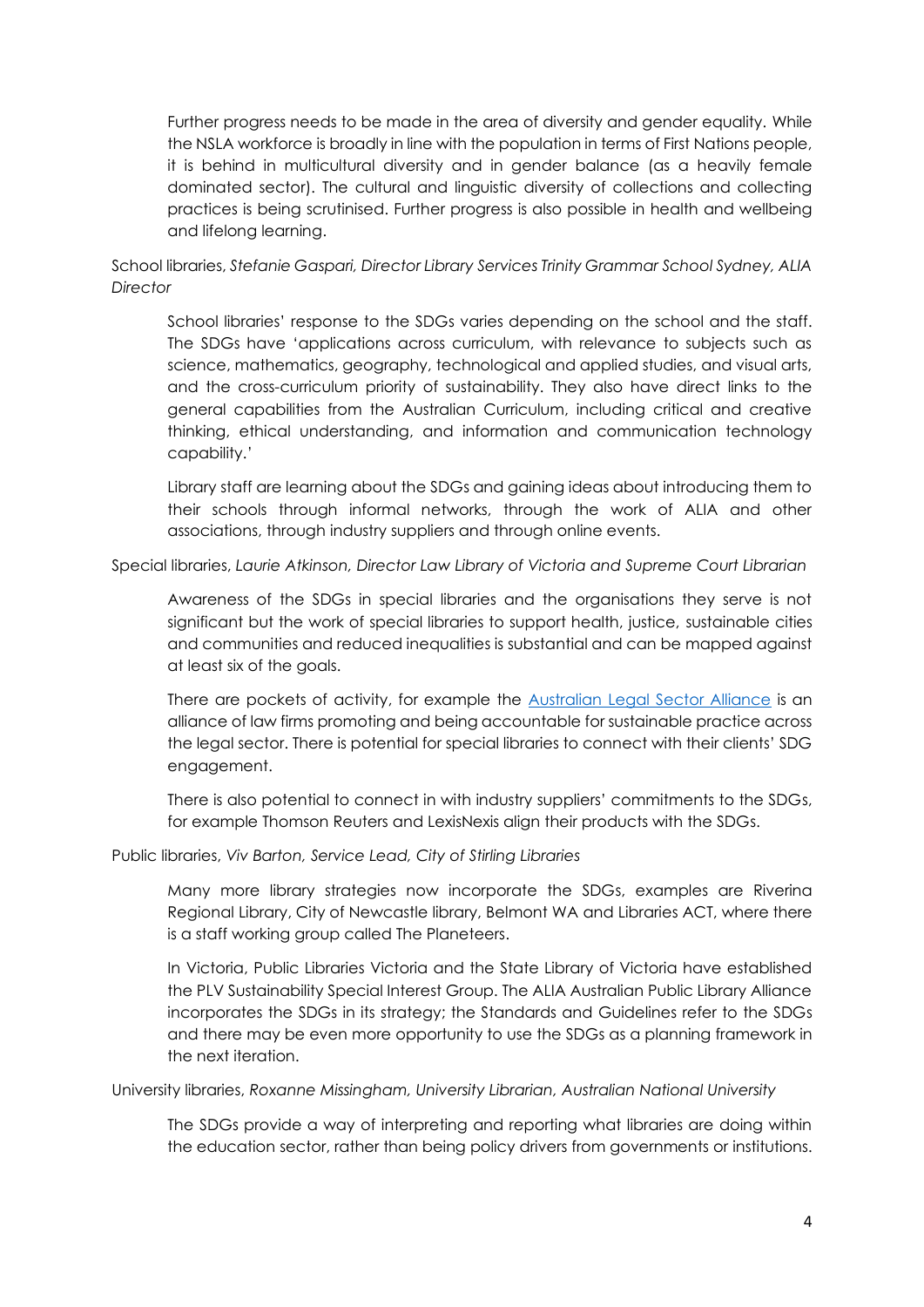Examples include digital content, open text books, alumni programs, industry linkage, environmental sustainability, research outputs through repositories.

SDG focus has also been noticeable in workforce development. Cultural awareness training has been almost 100% in universities and university libraries and CAUL is focused on supporting emerging talent and growing the next generation of university library leaders.

## **Workshop outputs**

From the 2019 ALIA SDG Summit, we have [10 SDG stretch targets:](https://www.alia.org.au/Web/Advocacy-Partnerships/Sustainable-Development-Goals/Web/About-Us/Advocacy/Sustainable%20Development%20Goals.aspx?hkey=4a65cac5-04c1-4be8-b509-d342763f8e2b)

- 1. Embedding libraries in national literacy agendas
- 2. Adoption of open access
- 3. Copyright reform
- 4. Equitable access to public libraries
- 5. Cultural competency in relation to Indigenous peoples
- 6. Environmental sustainability
- 7. Libraries as centres for health and wellbeing focus
- 8. Diversity in the LIS workforce
- 9. Lifelong learning for LIS workers and the general population
- 10. Active engagement with the LIS colleagues internationally

Participants broke into four groups to address the question 'How can we increase awareness and engagement with these 10 targets in our sector?' Actions were identified across five broad themes.

#### **Generating and sharing content**

Find the libraries and library and information professionals who are championing the SDGs in the sector and showcase their work through case studies to inspire others. Public libraries are leading the way and can already provide rich content.

#### Actions

- Find and include case studies in ALIA SDG annual reports.
- Encourage cross-sector SDG special interest groups to be formed.
- Investigate the potential for NSLA statistical reporting to include SDG case studies.
- Create an adaptable, flexible storytelling toolkit similar to IFLA's.
- Make library SDG information and resources easily findable on the new ALIA website.

#### **Making the SDG part of our reporting**

We can harness the power of collective reporting as a sector and if we build regular reporting into our organisational and industry operations, we will see SDG related activity, be more aware of how our work contributes to the SDG and encourage greater team engagement. It could be as simple as making the SDGs a standing item on meeting agendas.